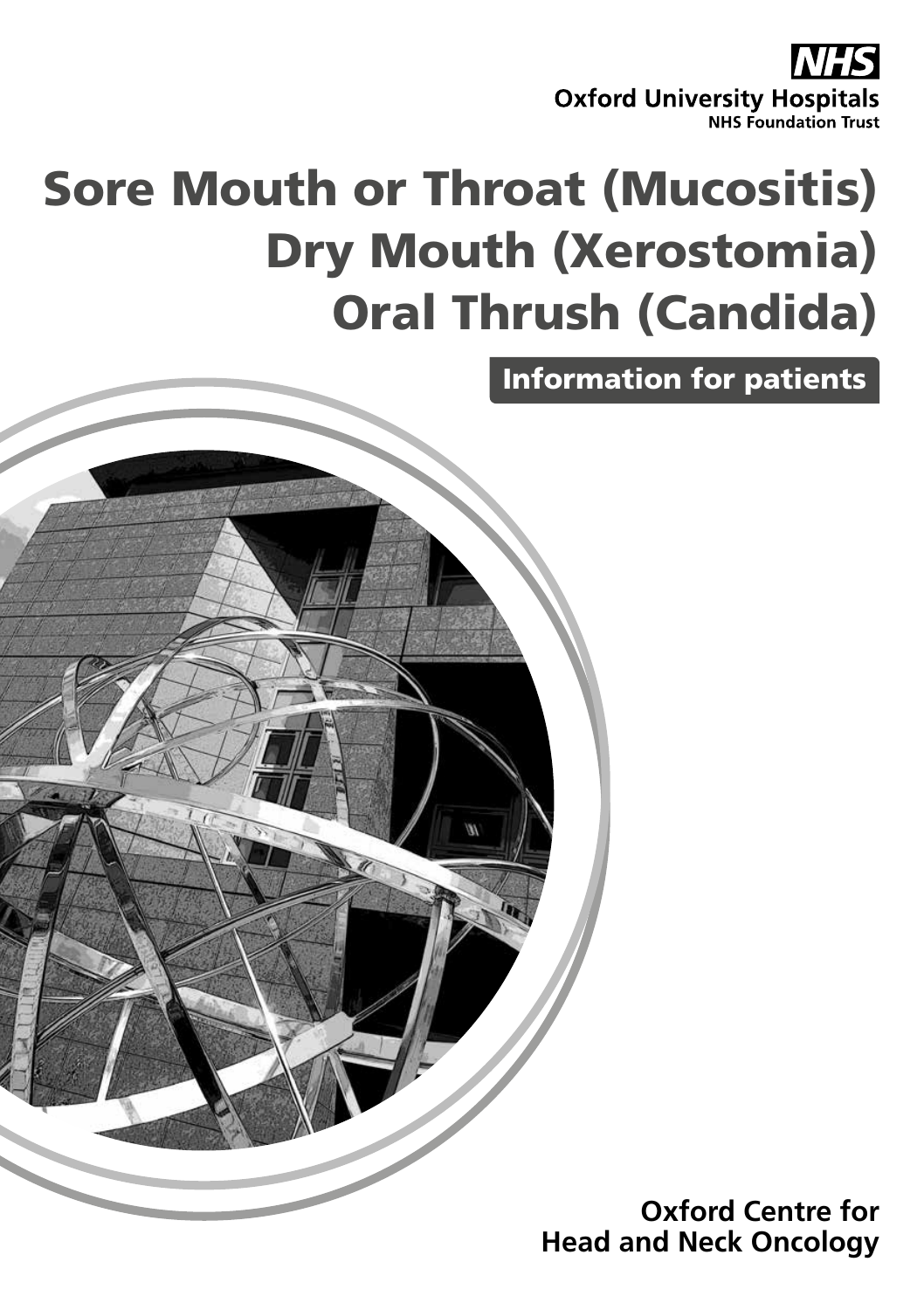This leaflet gives you some suggested remedies which previous patients have found helpful to help with a sore, dry mouth, caused by radiotherapy. Other products may be available from your chemist.

Some medications work well for one person and not for another. It is often a case of trying a product to see how it works for you. However, to know if something works or not, you need to use it as instructed for at least 3 days. Many of these products can be used together to get maximum benefit. For example, taking a painkiller and using a product inside your mouth may help.

Always start with good oral hygiene:

- Brush your teeth at least twice a day with a soft toothbrush and a fluoride toothpaste (fluoride is important for maintaining strong teeth). You may be advised to use a different toothpaste than usual during radiotherapy treatment, which is gentle on sore or sensitive mouths but still helps to prevent dental plaque growth.
- Use a mild salt-water mouthwash (½ teaspoon of salt in a mug of water) after meals or supplement drinks.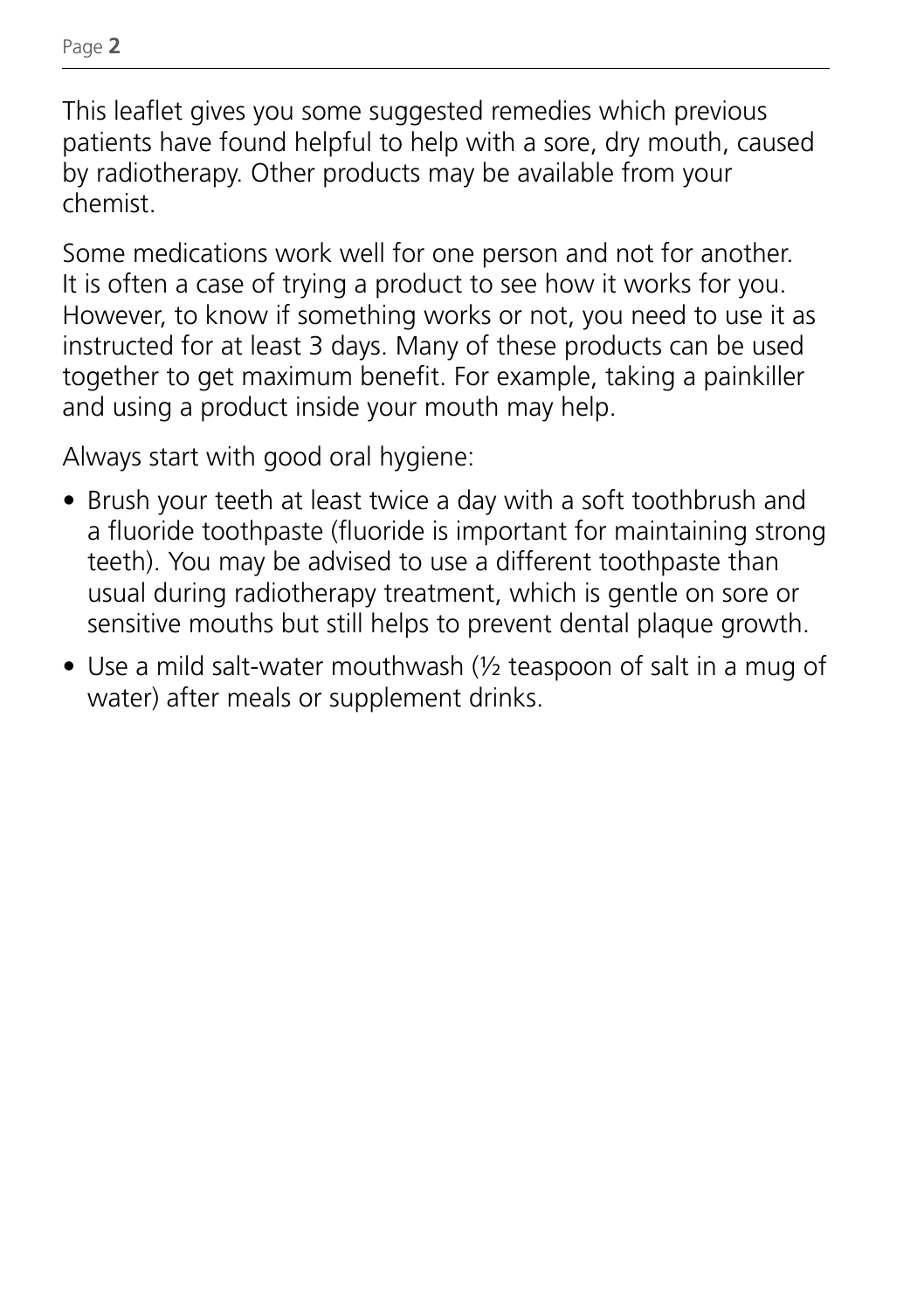### Help for a sore or ulcerated mouth

When you start to develop a sore mouth you may want to avoid alcohol, tobacco, spicy/dry foods, very hot or cold food and drinks, and salty or acidic foods (such as vinegar, citrus fruits, citrus drinks or curries).

#### Aspirin gargle/mouthwash

Dissolve 300mg of aspirin in ½ a glass of water. Rinse around your mouth and spit out. Use this up to 8 times in 24 hours, half an hour before any meals. Check with your doctor or nurse if you can swallow the mixture. Dissolvable aspirin is available on prescription or can be bought over the counter at a chemist.

#### Painkillers

A combination of painkillers can help. These will normally be prescribed by your doctor and may include paracetamol, ibuprofen and co-codamol. If you have been prescribed paracetamol or co-codamol, DO NOT take any other preparations containing paracetamol.

Always take pain medication regularly and before eating, drinking or doing any mouth exercises, as advised by the Speech and Language Therapist. You may need to think about the order you take your tablets, as ibuprofen needs to be taken with meals.

Check with your doctor, consultant or GP before taking any other medicine than those on your prescription. Painkillers are available on prescription, however some can be bought over the counter at a chemist.

#### Mucosal protector

Gelclair is from a group of medications designed to protect the inside of your mouth and tongue. You will experience changes in the lining of your mouth during your radiotherapy treatment. Pain can occur when nerve endings are exposed; this is what happens with inflammation or ulceration.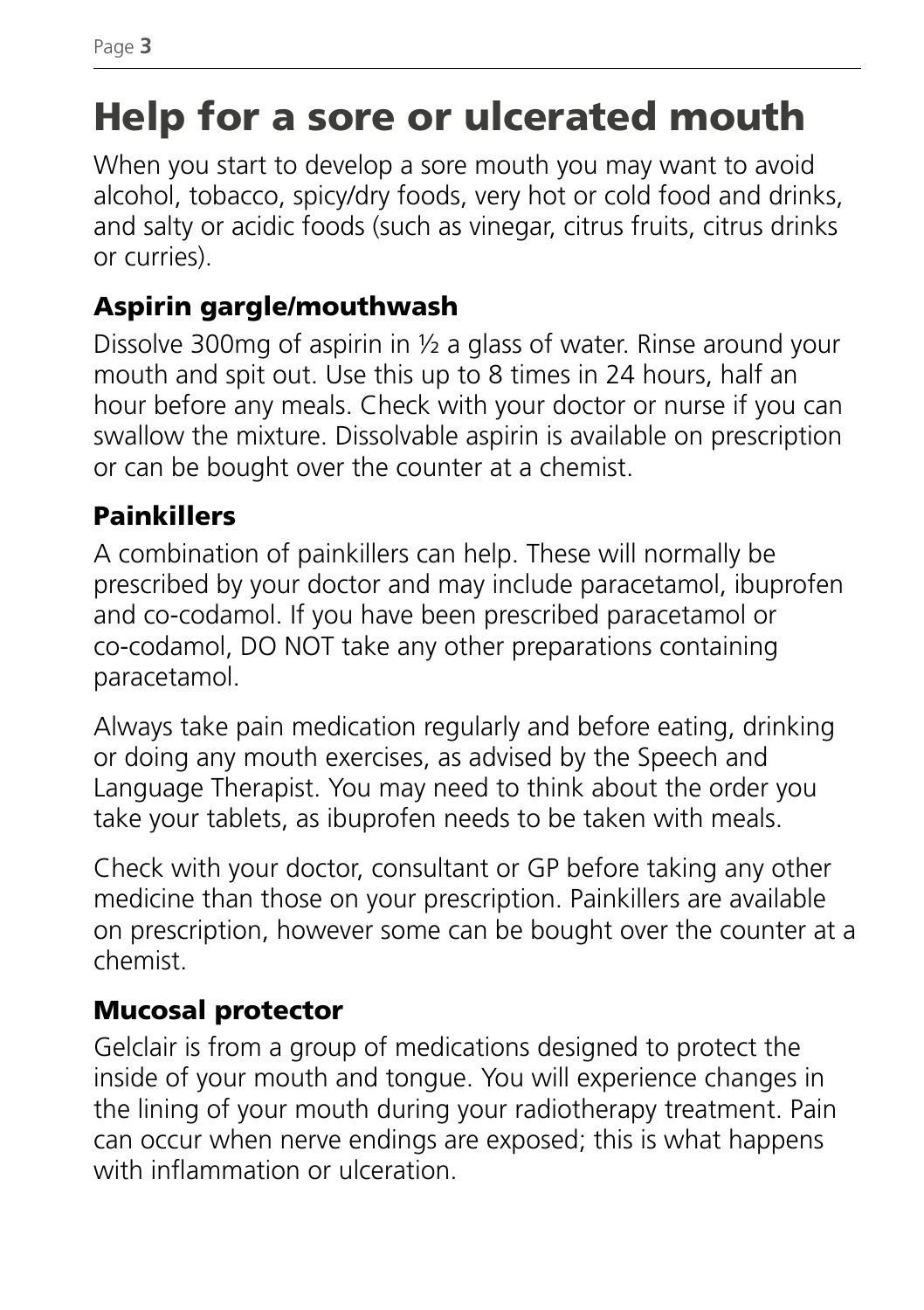The aim of this group of medications is to coat the inflamed/ ulcerated areas in your mouth. This stops the nerve endings which are causing pain from being exposed. This will help to reduce your pain and make the inside of your mouth and tongue feel more comfortable.

Gelclair is an oral rinse which coats the surface of your mouth, forming a protective layer. It comes in individual 15ml sachets. Rinse it around your mouth for 1 minute. You must not eat or drink for 1 hour after using it, to allow it time to work. Gelclair can reduce pain and make your mouth more comfortable, helping you to eat and drink and providing relief for up to 7 hours.

### After treatment

#### Salivary stimulants

These products are designed to stimulate the production of your own saliva. For example:

#### **• Sugar-free chewing gum**

 Chewing gum stimulates the production of your own saliva and keeps your mouth feeling clean. Sugar-free brands that contain xylitol help protect your teeth from dental decay.

#### **• Sugar-free sweets**

 These can help stimulate your own production of saliva, but if eaten in large quantities can have a laxative effect.

#### **• Saliva Stimulating Tablets (SST)**

 These are tablets that dissolve slowly in your mouth. They are usually more useful after your radiotherapy has finished, when your tissues have healed.

 They are available on prescription or over the counter at a chemist.

• Some people have commented that acupuncture has helped with their dry mouth.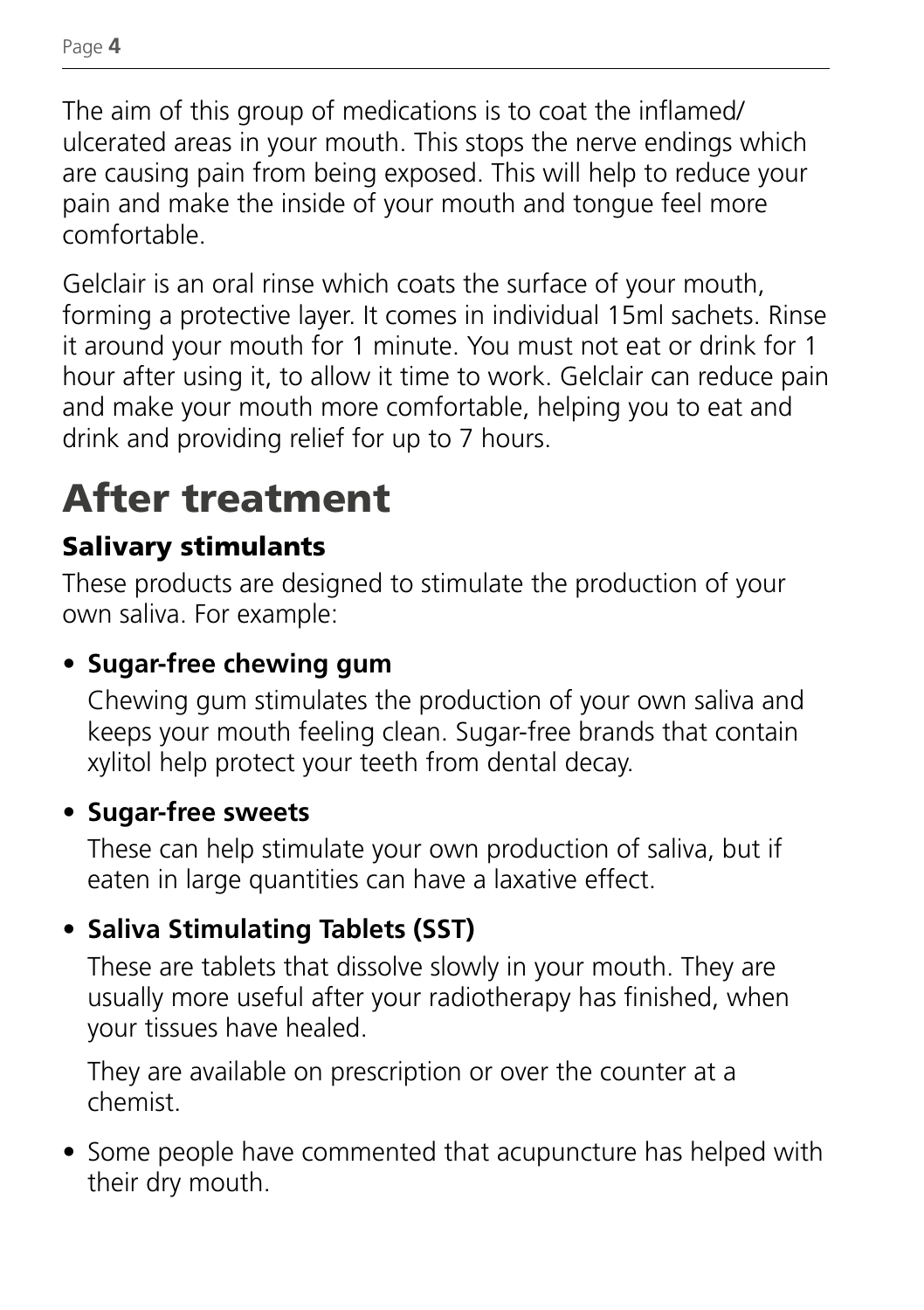## Help for a dry mouth (xerostomia)

Sip water regularly and carry a small bottle everywhere you go. You may find a small spray bottle filled with water to spray in your mouth helpful.

#### **• Saline (salt water) mouthwashes**

 Saline solution stimulates your own salivary glands to produce more saliva, as well as also promoting good bacteria to help keep your mouth clean and debris free.

#### **• BioXtra**

 The system includes an ultra mild alcohol and methol free mouthwash, toothpaste, gel spray and gel. These products supplement natural saliva, helping to maintain your mouth's natural balance and cleanse, refresh and lubricate your mouth.

 These products can be prescribed for you during your radiotherapy treatment in the on treatment review clinics, or may be available to buy over the counter at a chemist.

 Further details of online stockists can be found on the manufacturers website:

www.bioxtra.co.uk

#### **• Biotene/Oralieve dry mouth relief**

 These alternative products also help to protect your mouth against bad bacteria, whilst also stimulating the production of saliva. The Biotene system contains a moisturising mouthwash, fluoride toothpaste and moisturising gel. The Oralieve system contains an ultra mild toothpaste, moisturising mouth spray, moisturising mouth gel and an alcohol-free mouth rinse.

 For further details on stockists of these products please check the relevant websites.

 The Biotene system can be bought over the counter at a chemist or ordered from online retailers listed on the Biotene website.

Websites: www.biotene.co.uk or https://oralieve-direct.co.uk/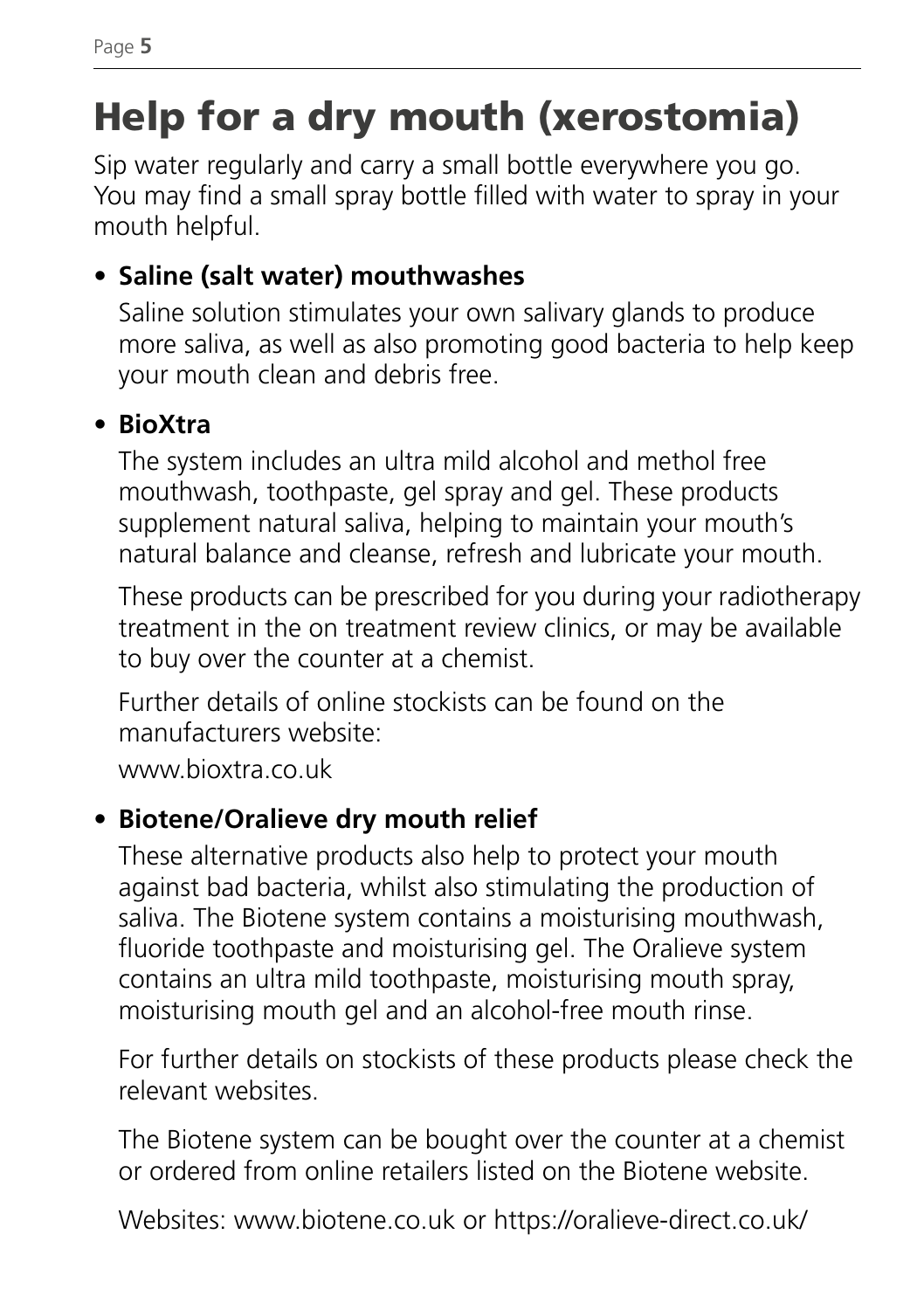#### Artificial saliva

If you have had radiotherapy, artificial saliva products may help once you have recovered from treatment. Saliva replacements can be a spray or a lozenge, e.g. Glandosane, A.S. Saliva Orthana or Xerotin. It may have some benefit but only lasts for a short while. Artificial saliva is available on prescription or over the counter at a chemist; they may also sell their own-brand product.

## Thrush (candida)

It is common during and after radiotherapy to get a white coating on the inside of your mouth. This is caused by a fungal infection known as thrush (candida). Thrush can be painful and may affect your ability to eat and drink.

The medical team responsible for your care will be able to diagnose thrush and prescribe you treatment medication. The medication may be liquid or tablets, which you must take as prescribed. There are side-effects to these medications that can include diarrhoea and sickness. If you experience these side-effects please contact your medical team.

## **Prescriptions**

From April 2009, anyone with a cancer diagnosis is entitled to free prescriptions. If you have not yet applied for an exemption card, please see your GP, Advanced Nurse Practitioner or Cancer Specialist Nurse.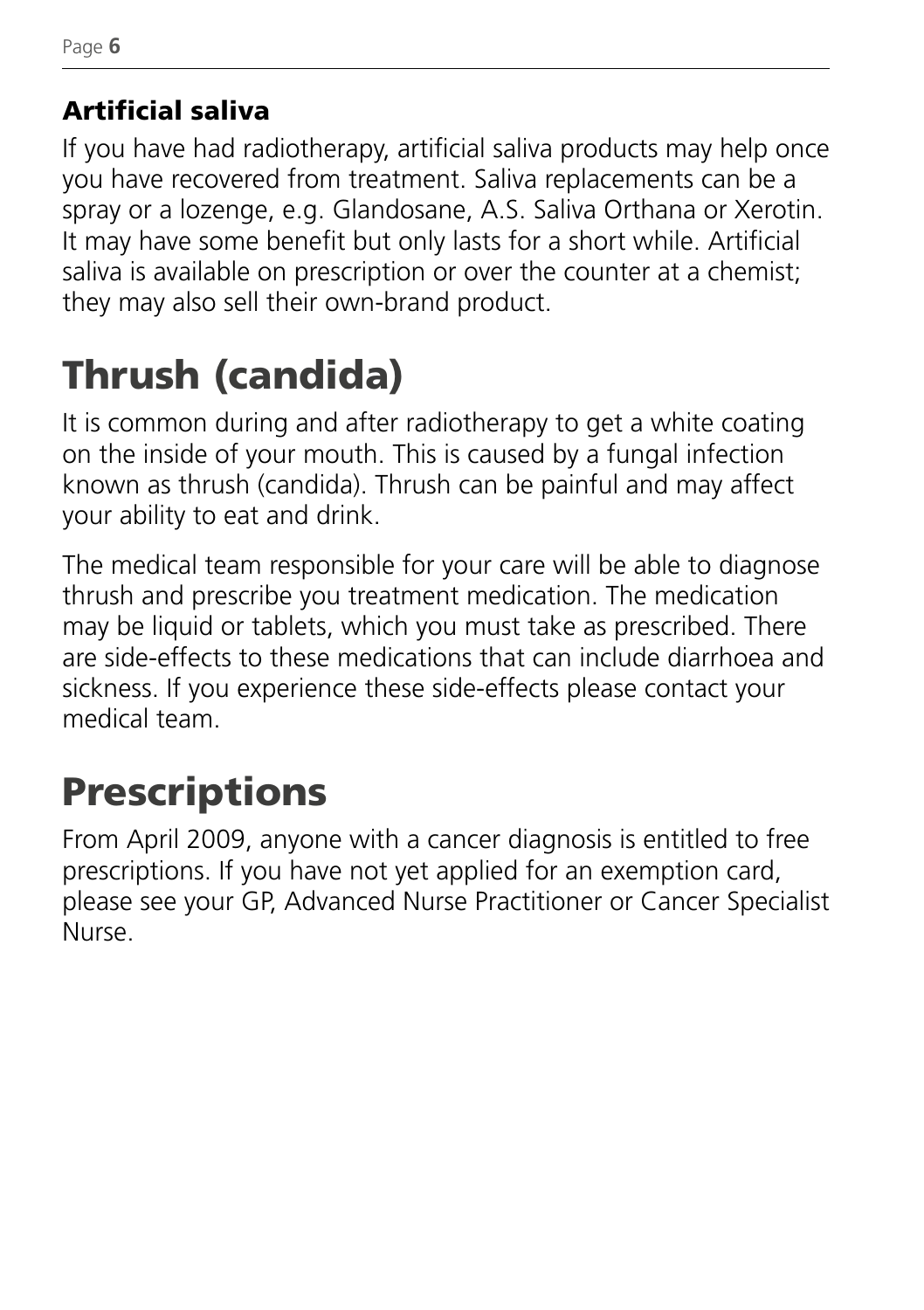Page **7**

### How to contact us

If you have any questions or concerns, or need any further information, please contact your GP or telephone:

#### Head and Neck Cancer Specialist Nurses

Tel: **01865 234 346** (Monday to Friday, 8.30am to 4.00pm)

#### Radiotherapy Specialist Nurses

Tel: **01865 235 472** (Monday to Friday, 8.00am to 6.00pm)

#### Oncology Triage

Tel: **01865 572 192**  $(24 \text{ hours})$ 

You will also be given the Head and Neck Cancer Team leaflet, which contains information on websites and support groups that you may find helpful.